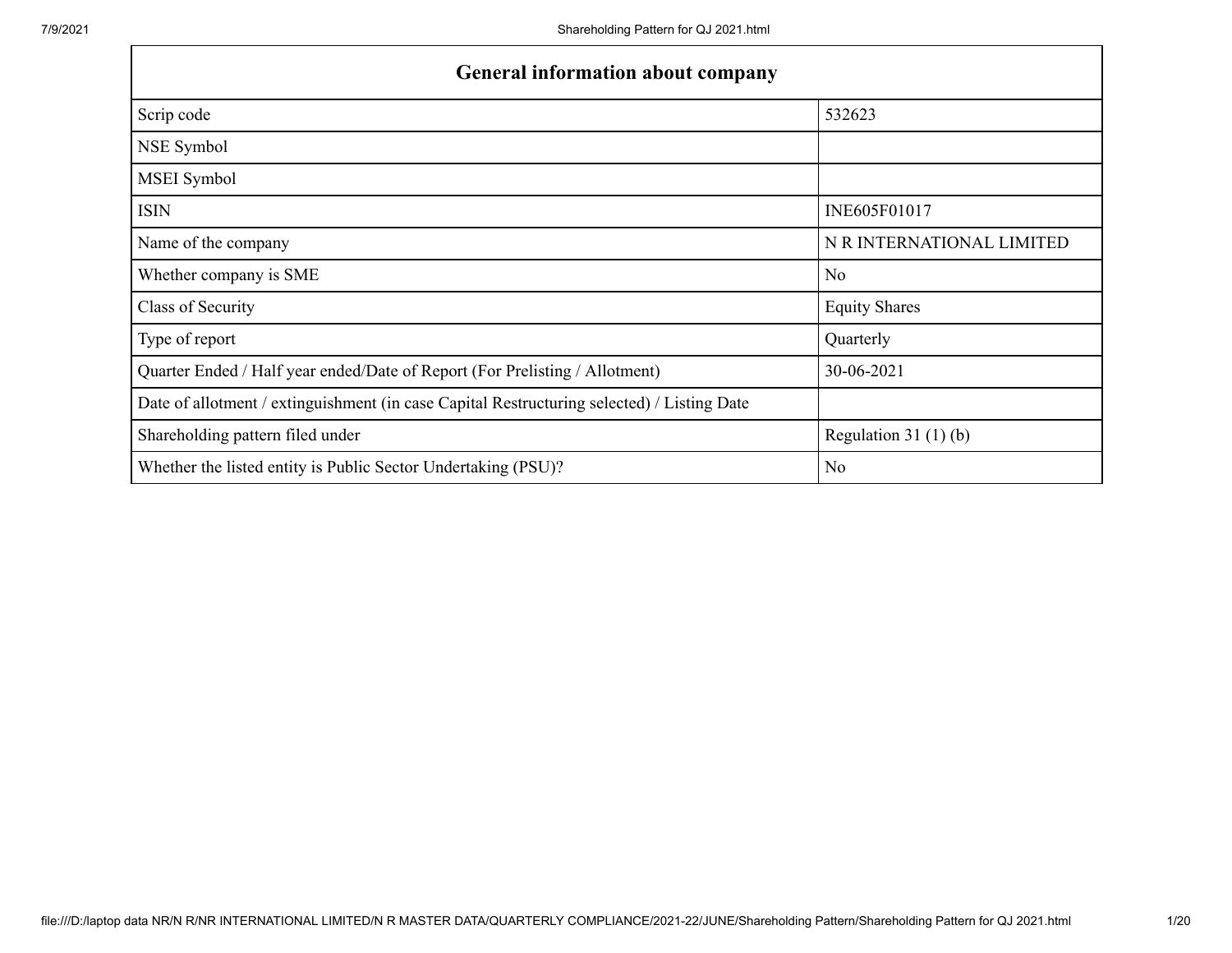|                | <b>Declaration</b>                                                                        |                |                                |                       |                             |  |  |  |  |
|----------------|-------------------------------------------------------------------------------------------|----------------|--------------------------------|-----------------------|-----------------------------|--|--|--|--|
| Sr.<br>No.     | Particular                                                                                | Yes/No         | Promoter and<br>Promoter Group | Public<br>shareholder | Non Promoter-<br>Non Public |  |  |  |  |
| -1             | Whether the Listed Entity has issued any partly paid up shares?                           | No             | N <sub>o</sub>                 | No                    | N <sub>o</sub>              |  |  |  |  |
| $\overline{2}$ | Whether the Listed Entity has issued any Convertible Securities<br>?                      | N <sub>o</sub> | N <sub>o</sub>                 | N <sub>o</sub>        | N <sub>o</sub>              |  |  |  |  |
| 3              | Whether the Listed Entity has issued any Warrants?                                        | No             | N <sub>o</sub>                 | No                    | N <sub>o</sub>              |  |  |  |  |
| 4              | Whether the Listed Entity has any shares against which<br>depository receipts are issued? | No             | N <sub>o</sub>                 | No                    | N <sub>o</sub>              |  |  |  |  |
| 5              | Whether the Listed Entity has any shares in locked-in?                                    | N <sub>o</sub> | N <sub>o</sub>                 | N <sub>o</sub>        | N <sub>o</sub>              |  |  |  |  |
| 6              | Whether any shares held by promoters are pledge or otherwise<br>encumbered?               | N <sub>o</sub> | N <sub>o</sub>                 |                       |                             |  |  |  |  |
|                | Whether company has equity shares with differential voting<br>rights?                     | No             | N <sub>o</sub>                 | N <sub>o</sub>        | N <sub>o</sub>              |  |  |  |  |
| 8              | Whether the listed entity has any significant beneficial owner?                           | N <sub>o</sub> |                                |                       |                             |  |  |  |  |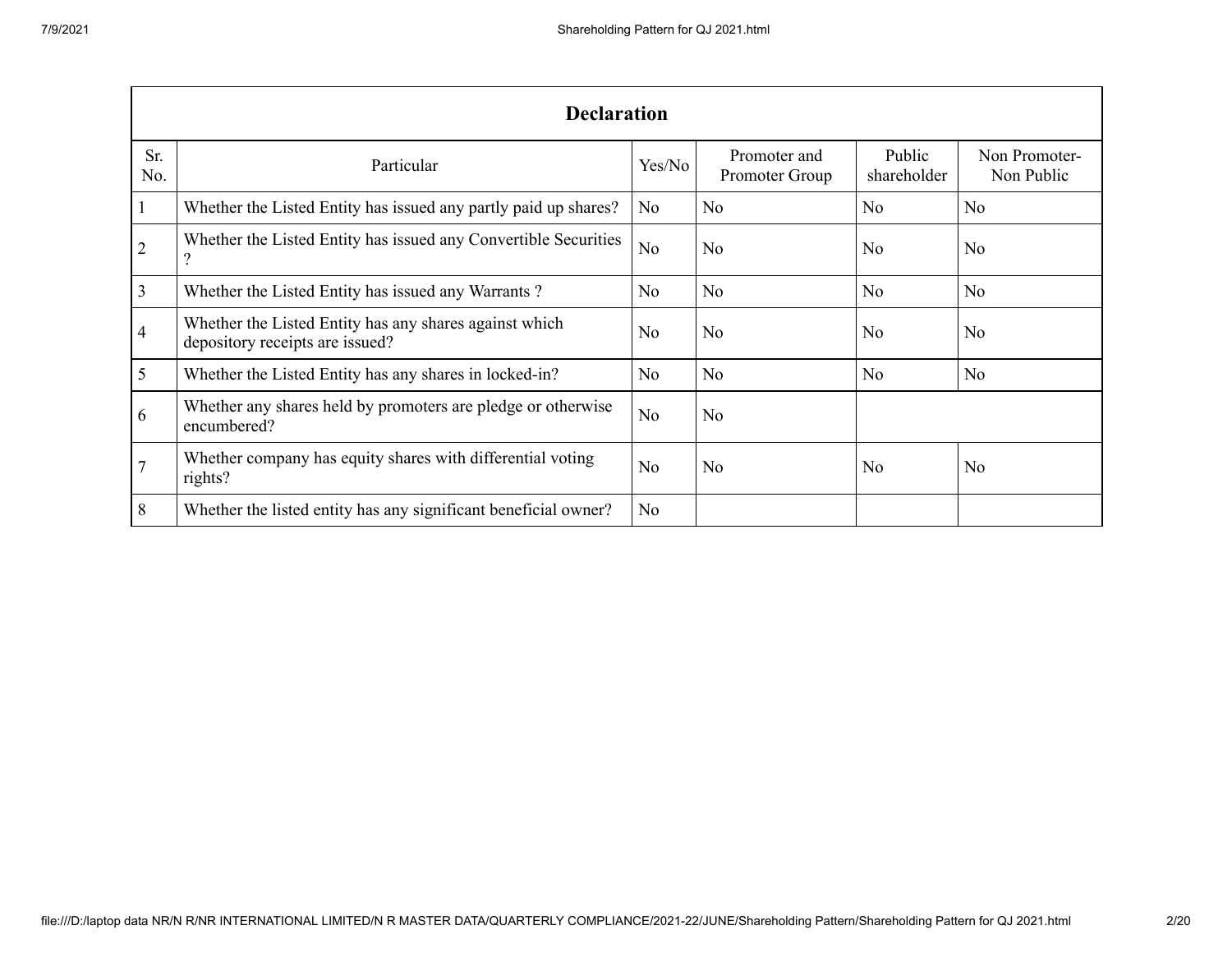$\Gamma$ 

|                 | <b>Table I - Summary Statement holding of specified securities</b> |              |                              |                       |                          |                              |                                        |                                                                  |                           |          |                                   |
|-----------------|--------------------------------------------------------------------|--------------|------------------------------|-----------------------|--------------------------|------------------------------|----------------------------------------|------------------------------------------------------------------|---------------------------|----------|-----------------------------------|
|                 | Category                                                           | Nos. Of      | No. of                       | No. Of<br>Partly      | No. Of<br>shares         | Total nos.<br>shares         | Shareholding as a<br>% of total no. of | Number of Voting Rights held in each<br>class of securities (IX) |                           |          |                                   |
| Category<br>(1) | of<br>shareholder                                                  | shareholders | fully paid<br>up equity      | paid-up<br>equity     | underlying<br>Depository | held (VII)                   | shares (calculated<br>as per SCRR,     |                                                                  | No of Voting (XIV) Rights |          |                                   |
|                 | (II)                                                               | (III)        | shares<br>$\text{held (IV)}$ | shares<br>held<br>(V) | Receipts<br>(VI)         | $= (IV) +$<br>$(V)$ + $(VI)$ | 1957) (VIII) As a<br>% of $(A+B+C2)$   | Class eg:<br>$\mathbf X$                                         | Class<br>eg:y             | Total    | Total as a<br>$%$ of<br>$(A+B+C)$ |
| (A)             | Promoter<br>$\&$<br>Promoter<br>Group                              | 8            | 6525912                      |                       |                          | 6525912                      | 61.14                                  | 6525912                                                          |                           | 6525912  | 61.14                             |
| (B)             | Public                                                             | 4432         | 4148483                      |                       |                          | 4148483                      | 38.86                                  | 4148483                                                          |                           | 4148483  | 38.86                             |
| (C)             | Non<br>Promoter-<br>Non Public                                     |              |                              |                       |                          |                              |                                        |                                                                  |                           |          |                                   |
| (C1)            | <b>Shares</b><br>underlying<br><b>DRs</b>                          |              |                              |                       |                          |                              |                                        |                                                                  |                           |          |                                   |
| (C2)            | Shares held<br>by<br>Employee<br>Trusts                            |              |                              |                       |                          |                              |                                        |                                                                  |                           |          |                                   |
|                 | Total                                                              | 4440         | 10674395                     |                       |                          | 10674395                     | 100                                    | 10674395                                                         |                           | 10674395 | 100                               |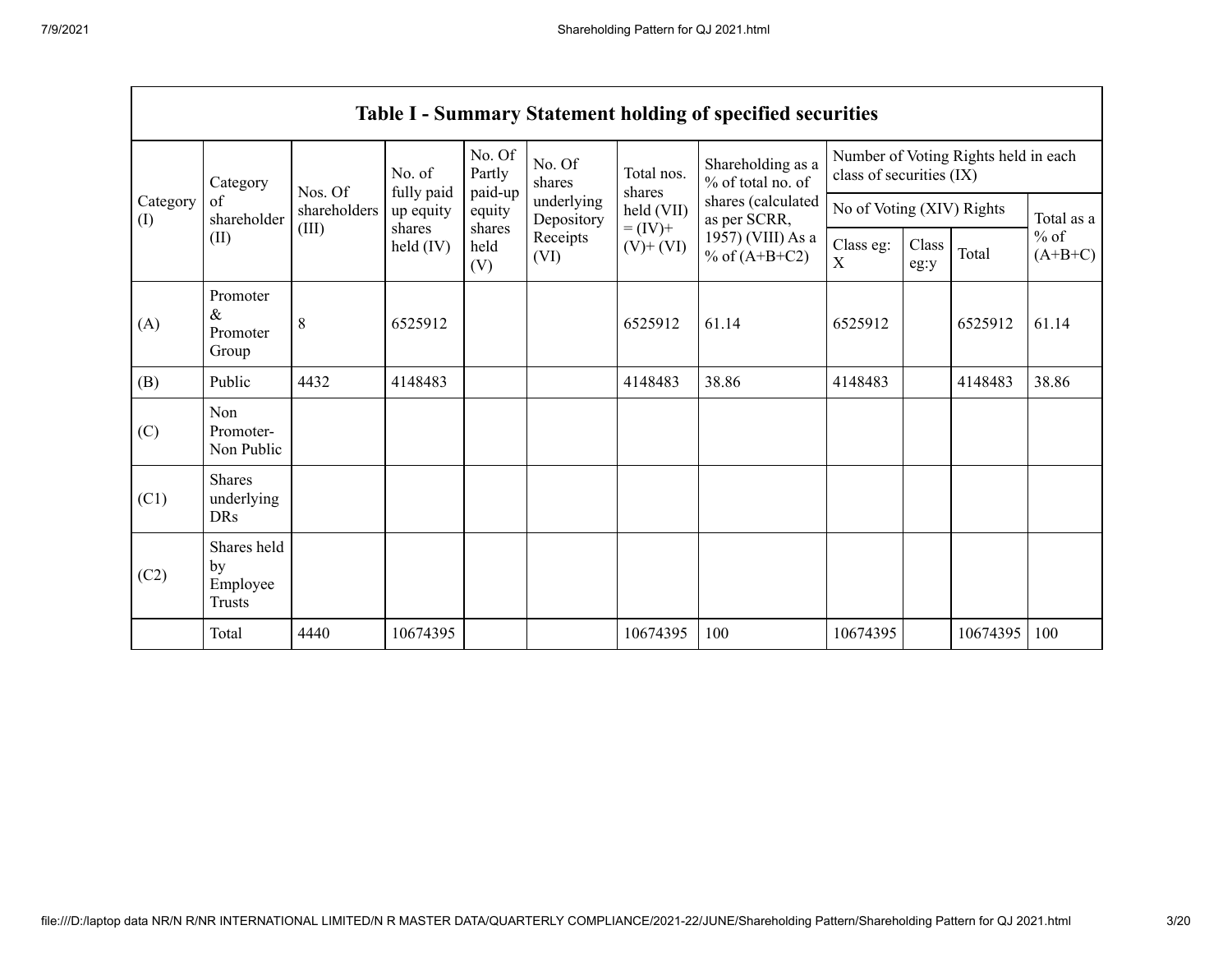|                            |                                                |                                                      |                                    |                                                           | <b>Table I - Summary Statement holding of specified securities</b>                         |                                        |                                                         |                                                                               |                                                         |                                       |
|----------------------------|------------------------------------------------|------------------------------------------------------|------------------------------------|-----------------------------------------------------------|--------------------------------------------------------------------------------------------|----------------------------------------|---------------------------------------------------------|-------------------------------------------------------------------------------|---------------------------------------------------------|---------------------------------------|
| Category<br>Category<br>of |                                                | No. Of<br><b>Shares</b><br>Underlying<br>Outstanding | No. of<br>Shares<br>Underlying     | No. Of Shares<br>Underlying<br>Outstanding<br>convertible | Shareholding, as a %<br>assuming full<br>conversion of<br>convertible securities (         | Number of<br>Locked in<br>shares (XII) |                                                         | Number of<br><b>Shares</b><br>pledged or<br>otherwise<br>encumbered<br>(XIII) |                                                         | Number of<br>equity shares<br>held in |
| (I)                        | shareholder<br>(II)                            | convertible<br>securities<br>(X)                     | Outstanding<br>Warrants<br>$(X_i)$ | securities and<br>No. Of<br>Warrants (Xi)<br>(a)          | as a percentage of<br>diluted share capital)<br>$(XI) = (VII)+(X) As a %$<br>of $(A+B+C2)$ | No.<br>(a)                             | As a<br>$%$ of<br>total<br><b>Shares</b><br>held<br>(b) | No.<br>(a)                                                                    | As a<br>$%$ of<br>total<br><b>Shares</b><br>held<br>(b) | dematerialized<br>form $(XIV)$        |
| (A)                        | Promoter<br>$\&$<br>Promoter<br>Group          |                                                      |                                    |                                                           | 61.14                                                                                      |                                        |                                                         |                                                                               |                                                         | 6525912                               |
| (B)                        | Public                                         |                                                      |                                    |                                                           | 38.86                                                                                      |                                        |                                                         |                                                                               |                                                         | 3096465                               |
| (C)                        | Non<br>Promoter-<br>Non Public                 |                                                      |                                    |                                                           |                                                                                            |                                        |                                                         |                                                                               |                                                         |                                       |
| (C1)                       | <b>Shares</b><br>underlying<br><b>DRs</b>      |                                                      |                                    |                                                           |                                                                                            |                                        |                                                         |                                                                               |                                                         |                                       |
| (C2)                       | Shares held<br>by<br>Employee<br><b>Trusts</b> |                                                      |                                    |                                                           |                                                                                            |                                        |                                                         |                                                                               |                                                         |                                       |
|                            | Total                                          |                                                      |                                    |                                                           | 100                                                                                        |                                        |                                                         |                                                                               |                                                         | 9622377                               |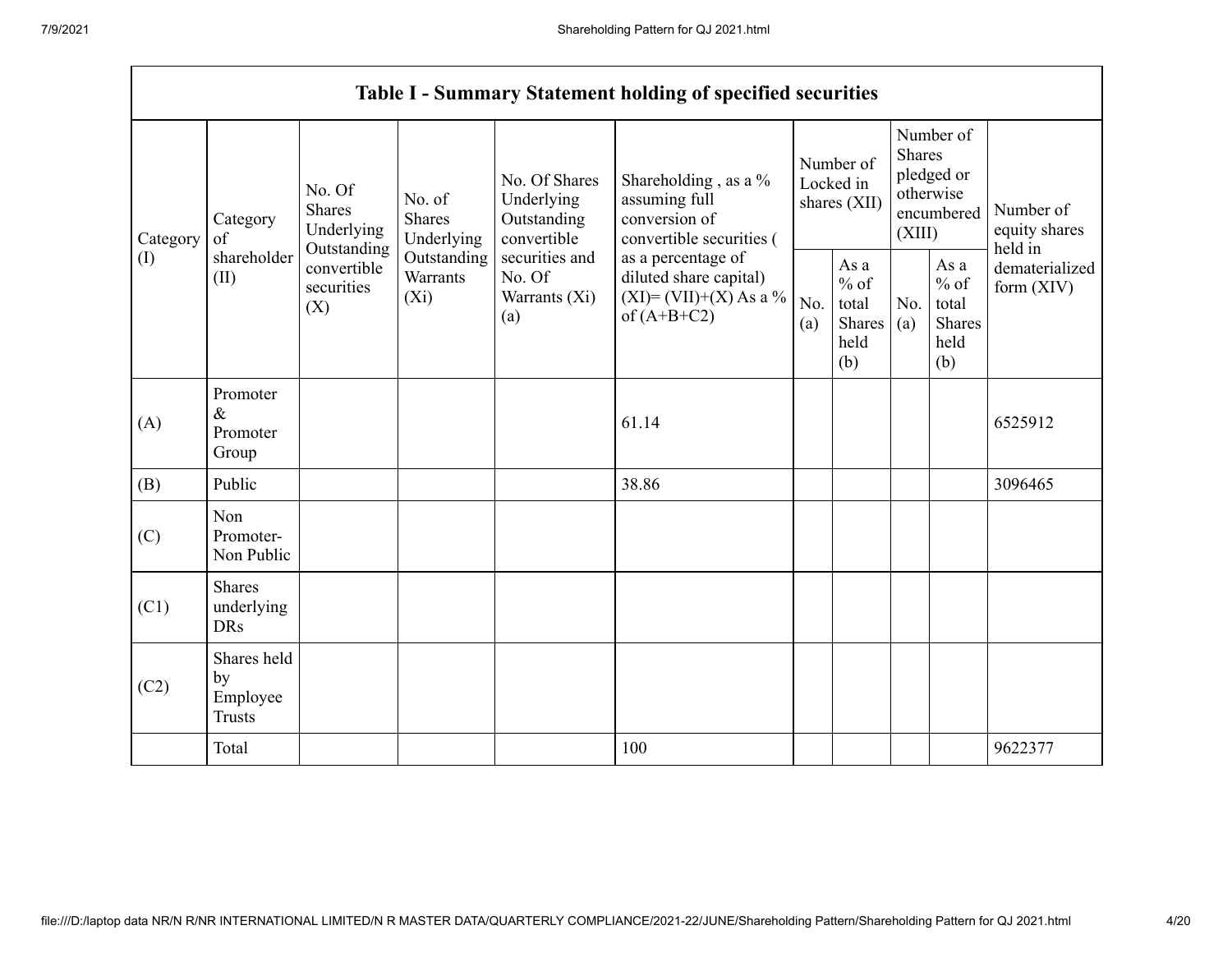Г

|                                                                                                |                                                                                      |                         | No. of                  | No.<br><b>Of</b><br>Partly      | No. Of                             | Total nos.                  | Shareholding<br>as a % of<br>total no. of            | Table II - Statement showing shareholding pattern of the Promoter and Promoter Group<br>Number of Voting Rights held in each<br>class of securities (IX)<br>No of Voting (XIV) Rights<br>Class eg:<br>Class<br>$\mathbf X$<br>eg:y<br>6525912<br>6525912<br>6525912<br>2850<br>600 |  |         |                                 |
|------------------------------------------------------------------------------------------------|--------------------------------------------------------------------------------------|-------------------------|-------------------------|---------------------------------|------------------------------------|-----------------------------|------------------------------------------------------|------------------------------------------------------------------------------------------------------------------------------------------------------------------------------------------------------------------------------------------------------------------------------------|--|---------|---------------------------------|
| Sr.                                                                                            | Category &<br>Name of the                                                            | Nos. Of<br>shareholders | fully paid<br>up equity | paid-<br>up                     | shares<br>underlying<br>Depository | shares<br>held<br>$(VII) =$ | shares<br>(calculated as                             |                                                                                                                                                                                                                                                                                    |  |         | Total<br>as a $\%$              |
|                                                                                                | Shareholders (I)                                                                     | (III)                   | shares<br>held (IV)     | equity<br>shares<br>held<br>(V) | Receipts<br>(VI)                   | $(IV)+$<br>$(V)$ + $(VI)$   | per SCRR,<br>1957) (VIII)<br>As a % of<br>$(A+B+C2)$ |                                                                                                                                                                                                                                                                                    |  | Total   | of<br>Total<br>Voting<br>rights |
| A                                                                                              | Table II - Statement showing shareholding pattern of the Promoter and Promoter Group |                         |                         |                                 |                                    |                             |                                                      |                                                                                                                                                                                                                                                                                    |  |         |                                 |
| (1)                                                                                            | Indian                                                                               |                         |                         |                                 |                                    |                             |                                                      |                                                                                                                                                                                                                                                                                    |  |         |                                 |
| (a)                                                                                            | Individuals/Hindu<br>undivided Family                                                | 8                       | 6525912                 |                                 |                                    | 6525912                     | 61.14                                                |                                                                                                                                                                                                                                                                                    |  | 6525912 | 61.14                           |
| Sub-Total<br>(A)(1)                                                                            |                                                                                      | $\,8\,$                 | 6525912                 |                                 |                                    | 6525912                     | 61.14                                                |                                                                                                                                                                                                                                                                                    |  | 6525912 | 61.14                           |
| (2)                                                                                            | Foreign                                                                              |                         |                         |                                 |                                    |                             |                                                      |                                                                                                                                                                                                                                                                                    |  |         |                                 |
| Total<br>Shareholding<br>of Promoter<br>and<br>Promoter<br>Group $(A)=$<br>$(A)(1)+(A)$<br>(2) |                                                                                      | 8                       | 6525912                 |                                 |                                    | 6525912                     | 61.14                                                |                                                                                                                                                                                                                                                                                    |  | 6525912 | 61.14                           |
| $\, {\bf B}$                                                                                   | Table III - Statement showing shareholding pattern of the Public shareholder         |                         |                         |                                 |                                    |                             |                                                      |                                                                                                                                                                                                                                                                                    |  |         |                                 |
| (1)                                                                                            | Institutions                                                                         |                         |                         |                                 |                                    |                             |                                                      |                                                                                                                                                                                                                                                                                    |  |         |                                 |
| (a)                                                                                            | Mutual Funds                                                                         | $\mathbf{1}$            | 2850                    |                                 |                                    | 2850                        | 0.03                                                 |                                                                                                                                                                                                                                                                                    |  | 2850    | 0.03                            |
| (f)                                                                                            | Financial<br>Institutions/<br><b>Banks</b>                                           | $\mathbf{1}$            | 600                     |                                 |                                    | 600                         | 0.01                                                 |                                                                                                                                                                                                                                                                                    |  | 600     | 0.01                            |
| Sub-Total<br>(B)(1)                                                                            |                                                                                      | $\overline{2}$          | 3450                    |                                 |                                    | 3450                        | 0.03                                                 | 3450                                                                                                                                                                                                                                                                               |  | 3450    | 0.03                            |
| (3)                                                                                            | Non-institutions                                                                     |                         |                         |                                 |                                    |                             |                                                      |                                                                                                                                                                                                                                                                                    |  |         |                                 |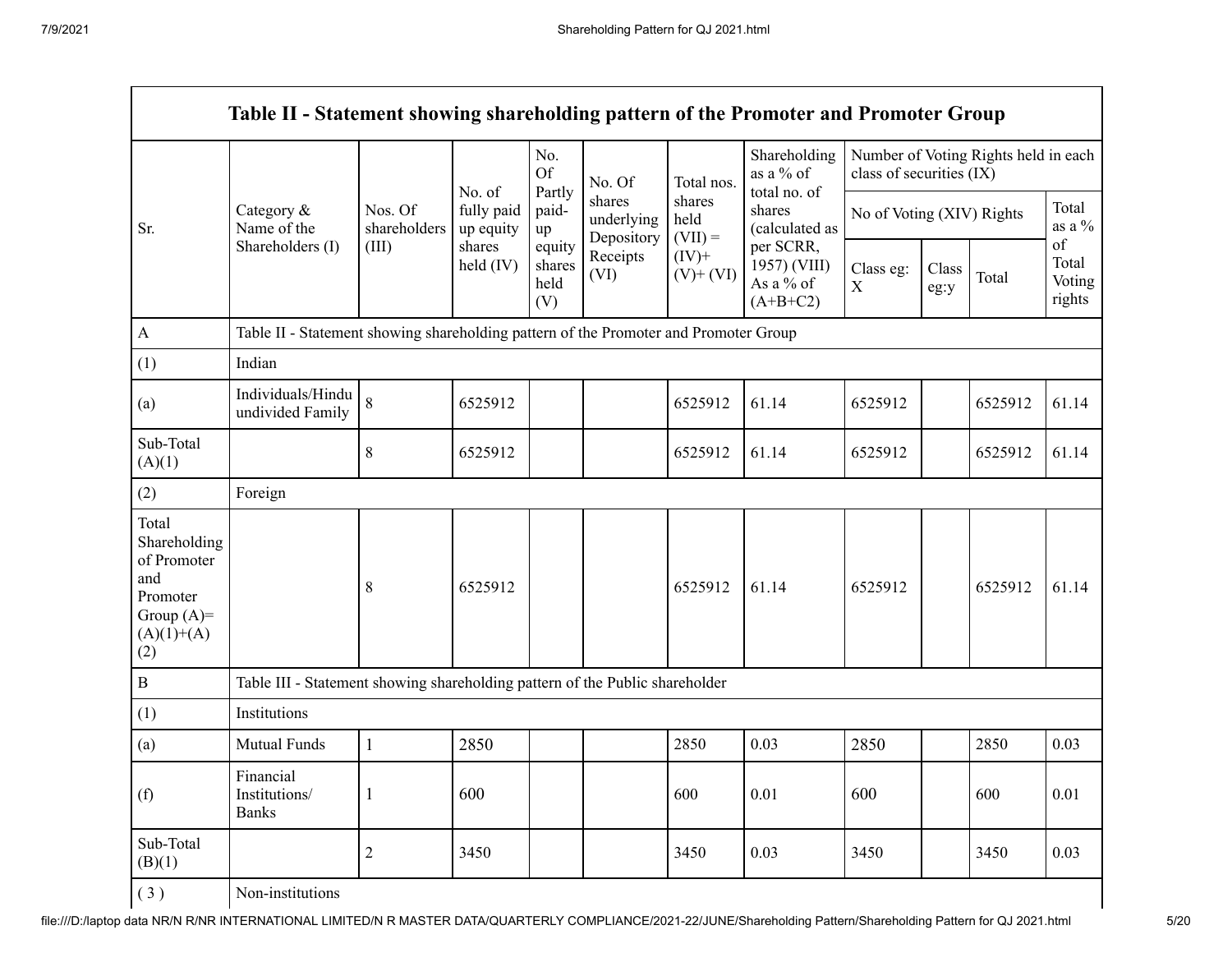| (a(i))                                                                        | Individuals -<br>i.Individual<br>shareholders<br>holding nominal<br>share capital up<br>to Rs. 2 lakhs.             | 4381           | 1915756  |  | 1915756  | 17.95 | 1915756  | 1915756  | 17.95 |
|-------------------------------------------------------------------------------|---------------------------------------------------------------------------------------------------------------------|----------------|----------|--|----------|-------|----------|----------|-------|
| (a(ii))                                                                       | Individuals - ii.<br>Individual<br>shareholders<br>holding nominal<br>share capital in<br>excess of Rs. 2<br>lakhs. | $\overline{4}$ | 358190   |  | 358190   | 3.36  | 358190   | 358190   | 3.36  |
| (e)                                                                           | Any Other<br>(specify)                                                                                              | 45             | 1871087  |  | 1871087  | 17.53 | 1871087  | 1871087  | 17.53 |
| Sub-Total<br>(B)(3)                                                           |                                                                                                                     | 4430           | 4145033  |  | 4145033  | 38.83 | 4145033  | 4145033  | 38.83 |
| <b>Total Public</b><br>Shareholding<br>$(B)= (B)(1) +$<br>$(B)(2)+(B)$<br>(3) |                                                                                                                     | 4432           | 4148483  |  | 4148483  | 38.86 | 4148483  | 4148483  | 38.86 |
| $\mathbf C$                                                                   | Table IV - Statement showing shareholding pattern of the Non Promoter- Non Public shareholder                       |                |          |  |          |       |          |          |       |
| Total (<br>$A+B+C2$ )                                                         |                                                                                                                     | 4440           | 10674395 |  | 10674395 | 100   | 10674395 | 10674395 | 100   |
| Total<br>$(A+B+C)$                                                            |                                                                                                                     | 4440           | 10674395 |  | 10674395 | 100   | 10674395 | 10674395 | 100   |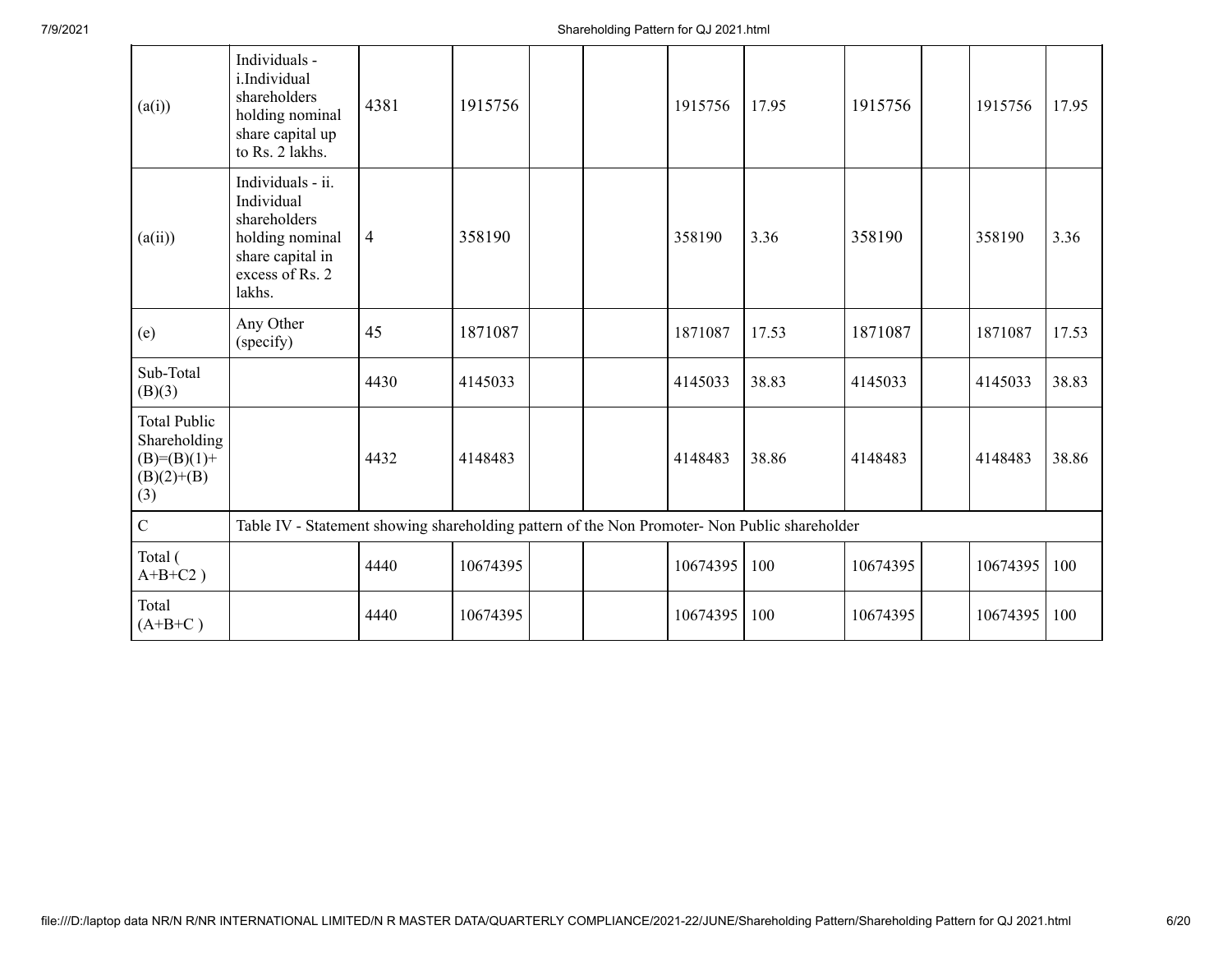|                                                                                         |                                                      |                                                                                      |                                                                                                                                                   | Table II - Statement showing shareholding pattern of the Promoter and Promoter Group |            |                                                         |            |                                                                               |                                       |  |
|-----------------------------------------------------------------------------------------|------------------------------------------------------|--------------------------------------------------------------------------------------|---------------------------------------------------------------------------------------------------------------------------------------------------|--------------------------------------------------------------------------------------|------------|---------------------------------------------------------|------------|-------------------------------------------------------------------------------|---------------------------------------|--|
| Sr.                                                                                     | No. Of<br><b>Shares</b><br>Underlying<br>Outstanding | No. of<br><b>Shares</b><br>Underlying                                                | No. Of Shares<br>Underlying<br>Outstanding                                                                                                        | Shareholding, as a %<br>assuming full conversion of<br>convertible securities (as a  |            | Number of<br>Locked in<br>shares (XII)                  |            | Number of<br><b>Shares</b><br>pledged or<br>otherwise<br>encumbered<br>(XIII) | Number of<br>equity shares<br>held in |  |
|                                                                                         | convertible<br>securities<br>(X)                     | Outstanding<br>Warrants<br>$(X_i)$                                                   | convertible<br>percentage of diluted share<br>securities and<br>capital) $(XI) = (VII)+(X) As$<br>No. Of Warrants<br>a % of $(A+B+C2)$<br>(Xi)(a) |                                                                                      | No.<br>(a) | As a<br>$%$ of<br>total<br><b>Shares</b><br>held<br>(b) | No.<br>(a) | As a<br>$%$ of<br>total<br><b>Shares</b><br>held<br>(b)                       | dematerialized<br>form $(XIV)$        |  |
| $\mathbf{A}$                                                                            |                                                      | Table II - Statement showing shareholding pattern of the Promoter and Promoter Group |                                                                                                                                                   |                                                                                      |            |                                                         |            |                                                                               |                                       |  |
| (1)                                                                                     | Indian                                               |                                                                                      |                                                                                                                                                   |                                                                                      |            |                                                         |            |                                                                               |                                       |  |
| (a)                                                                                     |                                                      |                                                                                      |                                                                                                                                                   | 61.14                                                                                |            |                                                         |            |                                                                               | 6525912                               |  |
| Sub-Total (A)<br>(1)                                                                    |                                                      |                                                                                      |                                                                                                                                                   | 61.14                                                                                |            |                                                         |            |                                                                               | 6525912                               |  |
| (2)                                                                                     | Foreign                                              |                                                                                      |                                                                                                                                                   |                                                                                      |            |                                                         |            |                                                                               |                                       |  |
| Total<br>Shareholding<br>of Promoter<br>and Promoter<br>Group $(A)=$<br>$(A)(1)+(A)(2)$ |                                                      |                                                                                      |                                                                                                                                                   | 61.14                                                                                |            |                                                         |            |                                                                               | 6525912                               |  |
| $\, {\bf B}$                                                                            |                                                      |                                                                                      |                                                                                                                                                   | Table III - Statement showing shareholding pattern of the Public shareholder         |            |                                                         |            |                                                                               |                                       |  |
| (1)                                                                                     | Institutions                                         |                                                                                      |                                                                                                                                                   |                                                                                      |            |                                                         |            |                                                                               |                                       |  |
| (a)                                                                                     |                                                      |                                                                                      |                                                                                                                                                   | 0.03                                                                                 |            |                                                         |            |                                                                               | $\mathbf{0}$                          |  |
| (f)                                                                                     |                                                      |                                                                                      |                                                                                                                                                   | 0.01                                                                                 |            |                                                         |            |                                                                               | $\overline{0}$                        |  |
| Sub-Total (B)<br>(1)                                                                    |                                                      |                                                                                      |                                                                                                                                                   | 0.03                                                                                 |            |                                                         |            |                                                                               | $\theta$                              |  |
|                                                                                         |                                                      |                                                                                      |                                                                                                                                                   |                                                                                      |            |                                                         |            |                                                                               |                                       |  |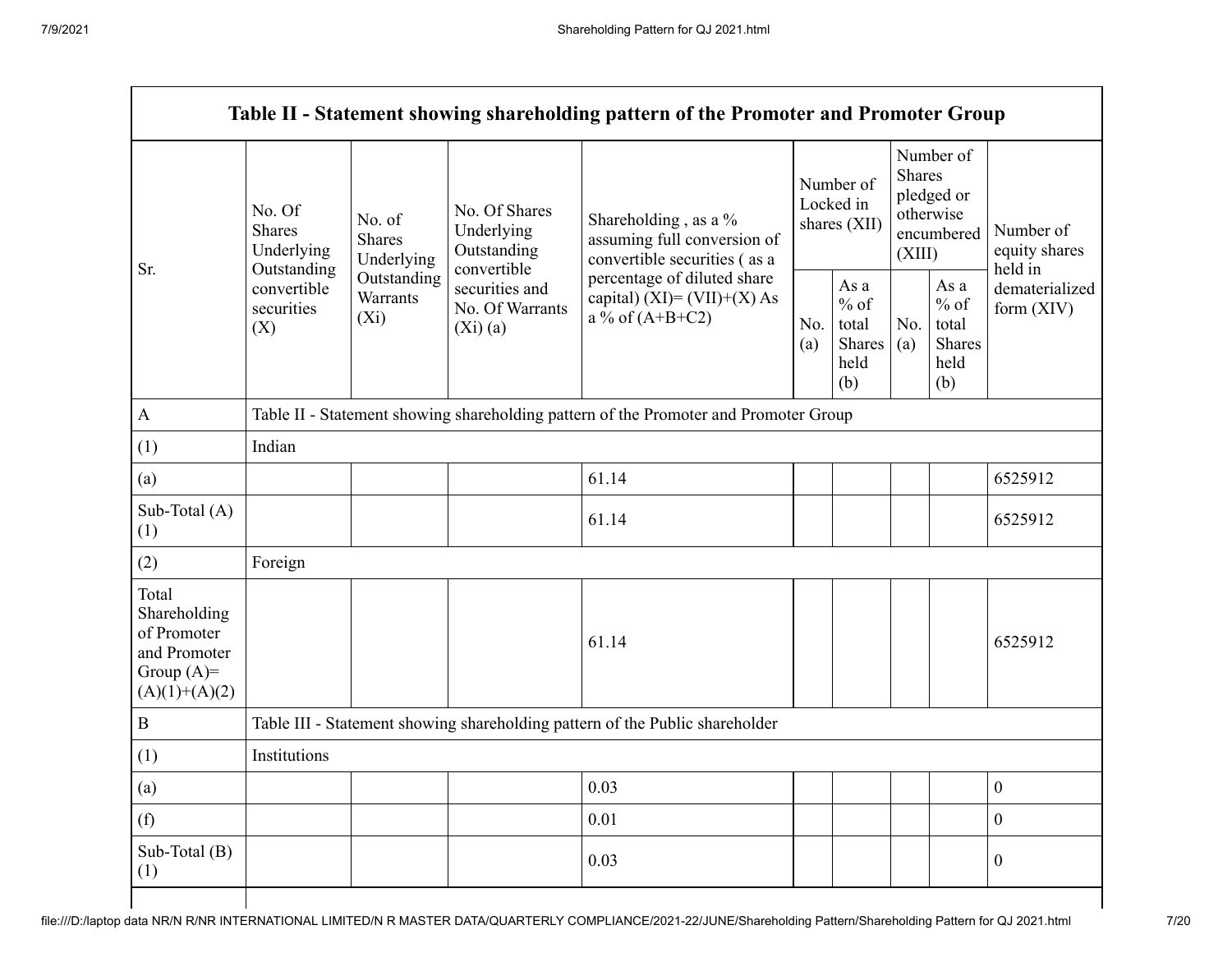| (3)                                                                | Non-institutions |  |                                                                                               |  |  |         |
|--------------------------------------------------------------------|------------------|--|-----------------------------------------------------------------------------------------------|--|--|---------|
| (a(i))                                                             |                  |  | 17.95                                                                                         |  |  | 1027388 |
| (a(ii))                                                            |                  |  | 3.36                                                                                          |  |  | 276440  |
| (e)                                                                |                  |  | 17.53                                                                                         |  |  | 1792637 |
| Sub-Total $(B)$<br>(3)                                             |                  |  | 38.83                                                                                         |  |  | 3096465 |
| Total Public<br>Shareholding<br>$(B)= (B)(1) +$<br>$(B)(2)+(B)(3)$ |                  |  | 38.86                                                                                         |  |  | 3096465 |
| $\mathbf C$                                                        |                  |  | Table IV - Statement showing shareholding pattern of the Non Promoter- Non Public shareholder |  |  |         |
| Total (<br>$A+B+C2$ )                                              |                  |  | 100                                                                                           |  |  | 9622377 |
| Total $(A+B+C)$                                                    |                  |  | 100                                                                                           |  |  | 9622377 |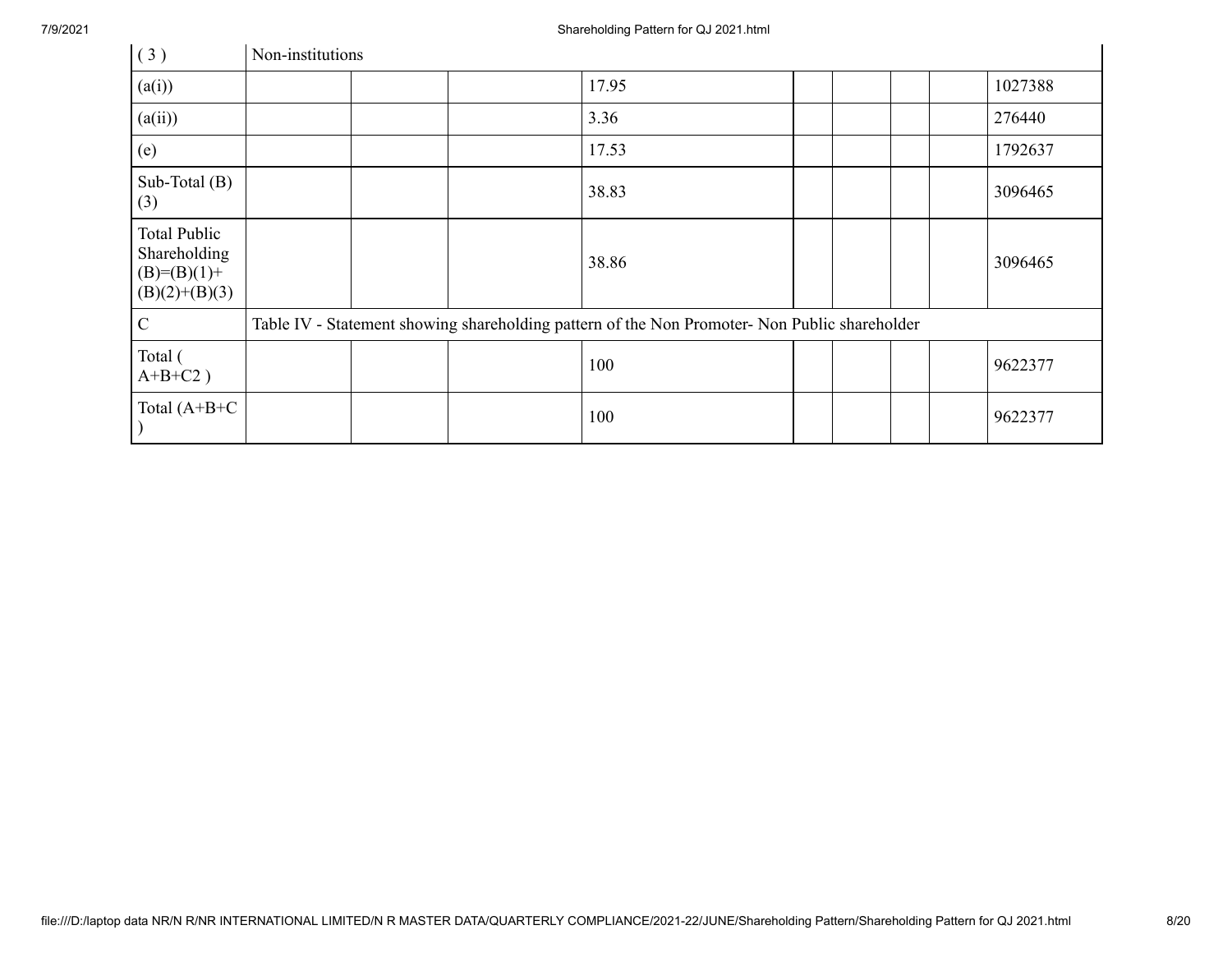|                                                                                                                      |                               |                                 | <b>Individuals/Hindu undivided Family</b> |                              |                                |                                            |                              |
|----------------------------------------------------------------------------------------------------------------------|-------------------------------|---------------------------------|-------------------------------------------|------------------------------|--------------------------------|--------------------------------------------|------------------------------|
| Searial No.                                                                                                          | 1                             | $\overline{2}$                  | $\overline{3}$                            | $\overline{4}$               | 5                              | 6                                          | $\overline{7}$               |
| Name of the<br>Shareholders (I)                                                                                      | <b>ANJU</b><br><b>AGARWAL</b> | <b>DEEPAK</b><br><b>AGARWAL</b> | <b>SHRADDHA</b><br><b>MODI</b>            | <b>VINEET</b><br><b>MODI</b> | <b>ABHISHEK</b><br><b>MODI</b> | <b>NIRMAL</b><br>MODI &<br><b>SONS HUF</b> | <b>NIRMAL</b><br><b>MODI</b> |
| PAN(II)                                                                                                              | ABRPA7045B                    | ADBPA0886G                      | ANHPM6892Q                                | ANHPM6891P                   | ANGPM9469C                     | AABHN4792H                                 | AETPM2635L                   |
| No. of fully paid<br>up equity shares<br>$\text{held (IV)}$                                                          | 30000                         | 120637                          | 195250                                    | 286065                       | 397278                         | 412500                                     | 1800558                      |
| No. Of Partly paid-<br>up equity shares<br>$\text{held}$ (V)                                                         |                               |                                 |                                           |                              |                                |                                            |                              |
| No. Of shares<br>underlying<br>Depository<br>Receipts (VI)                                                           |                               |                                 |                                           |                              |                                |                                            |                              |
| Total nos. shares<br>held $(VII) = (IV) +$<br>$(V)$ + $(VI)$                                                         | 30000                         | 120637                          | 195250                                    | 286065                       | 397278                         | 412500                                     | 1800558                      |
| Shareholding as a<br>% of total no. of<br>shares (calculated<br>as per SCRR,<br>1957) (VIII) As a<br>% of $(A+B+C2)$ | 0.28                          | 1.13                            | 1.83                                      | 2.68                         | 3.72                           | 3.86                                       | 16.87                        |
| Number of Voting Rights held in each class of securities (IX)                                                        |                               |                                 |                                           |                              |                                |                                            |                              |
| Class eg: $X$                                                                                                        | 30000                         | 120637                          | 195250                                    | 286065                       | 397278                         | 412500                                     | 1800558                      |
| Class eg:y                                                                                                           |                               |                                 |                                           |                              |                                |                                            |                              |
| Total                                                                                                                | 30000                         | 120637                          | 195250                                    | 286065                       | 397278                         | 412500                                     | 1800558                      |
| Total as a % of<br>Total Voting rights                                                                               | 0.28                          | 1.13                            | 1.83                                      | 2.68                         | 3.72                           | 3.86                                       | 16.87                        |
| No. Of Shares<br>Underlying                                                                                          |                               |                                 |                                           |                              |                                |                                            |                              |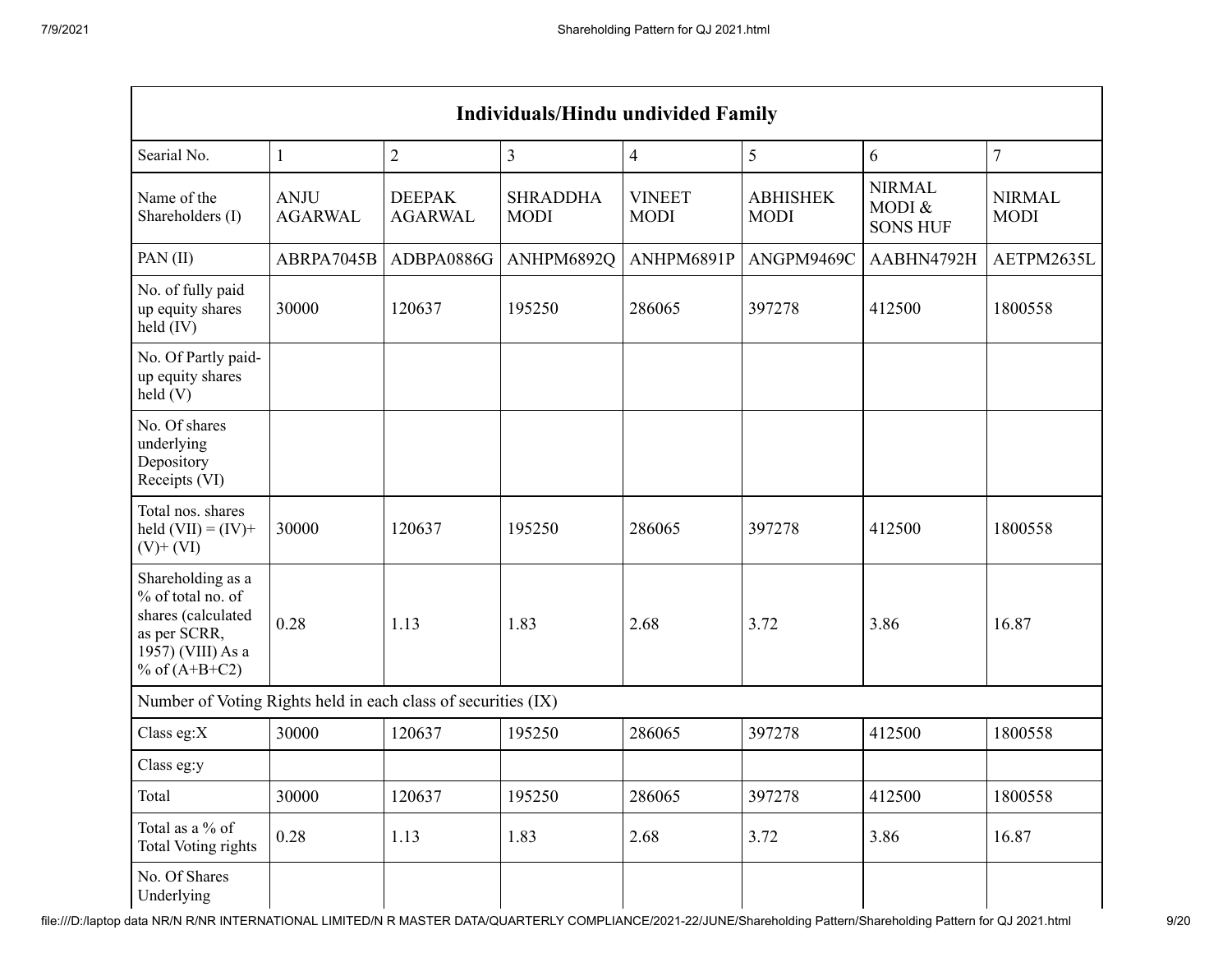| Outstanding<br>convertible<br>securities $(X)$                                                                                                                                              |       |        |        |        |        |        |         |
|---------------------------------------------------------------------------------------------------------------------------------------------------------------------------------------------|-------|--------|--------|--------|--------|--------|---------|
| No. of Shares<br>Underlying<br>Outstanding<br>Warrants (Xi)                                                                                                                                 |       |        |        |        |        |        |         |
| No. Of Shares<br>Underlying<br>Outstanding<br>convertible<br>securities and No.<br>Of Warrants (Xi)<br>(a)                                                                                  |       |        |        |        |        |        |         |
| Shareholding, as a<br>% assuming full<br>conversion of<br>convertible<br>securities (as a<br>percentage of<br>diluted share<br>capital) $(XI)$ =<br>$(VII)+(Xi)(a)$ As a<br>% of $(A+B+C2)$ | 0.28  | 1.13   | 1.83   | 2.68   | 3.72   | 3.86   | 16.87   |
| Number of Locked in shares (XII)                                                                                                                                                            |       |        |        |        |        |        |         |
| No. $(a)$                                                                                                                                                                                   |       |        |        |        |        |        |         |
| As a % of total<br>Shares held (b)                                                                                                                                                          |       |        |        |        |        |        |         |
| Number of Shares pledged or otherwise encumbered (XIII)                                                                                                                                     |       |        |        |        |        |        |         |
| No. $(a)$                                                                                                                                                                                   |       |        |        |        |        |        |         |
| As a % of total<br>Shares held (b)                                                                                                                                                          |       |        |        |        |        |        |         |
| Number of equity<br>shares held in<br>dematerialized<br>form (XIV)                                                                                                                          | 30000 | 120637 | 195250 | 286065 | 397278 | 412500 | 1800558 |
| Reason for not providing PAN                                                                                                                                                                |       |        |        |        |        |        |         |
| Reason for not                                                                                                                                                                              |       |        |        |        |        |        |         |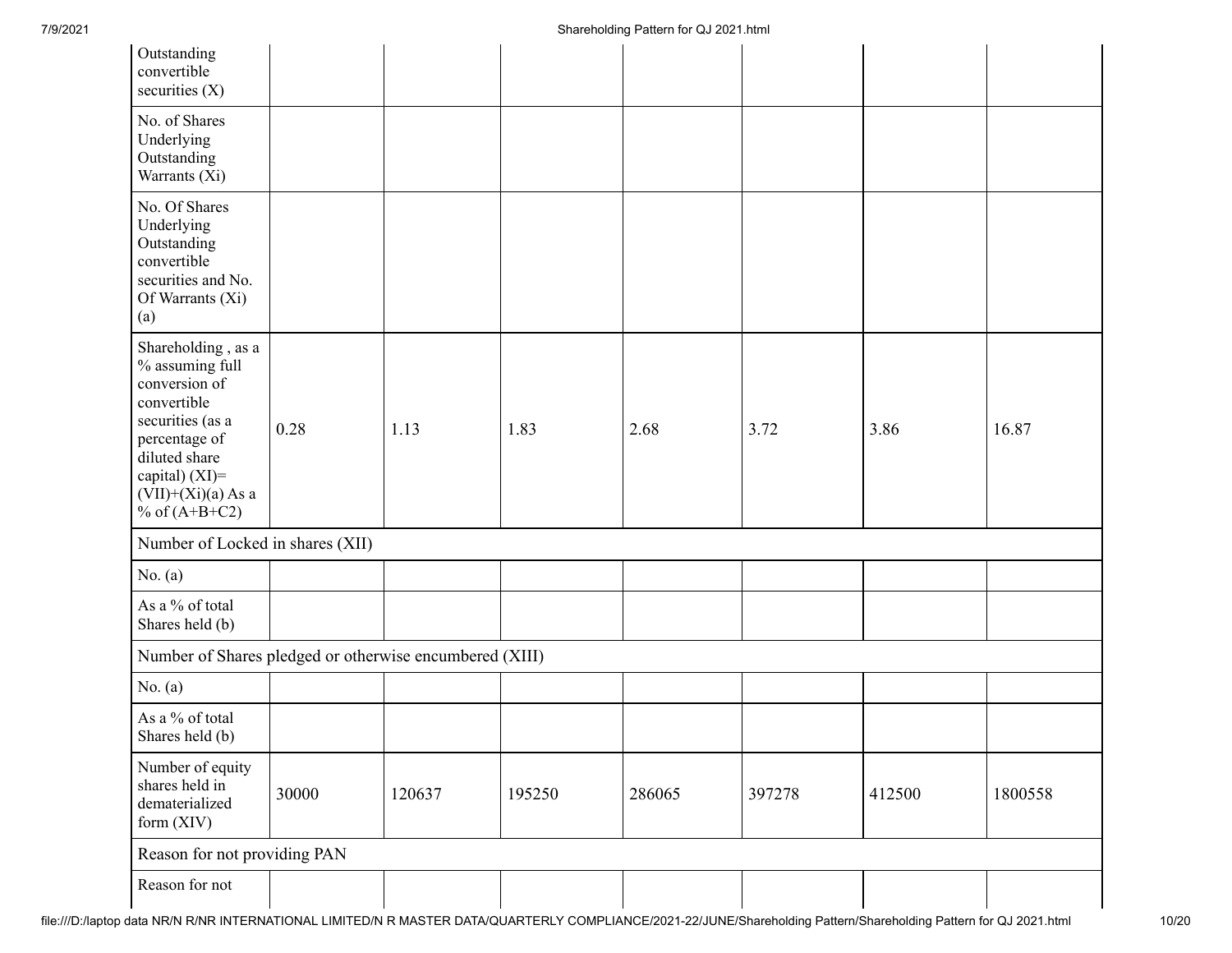| providing PAN    |                   |                          |                   |                   |                   |                   |          |
|------------------|-------------------|--------------------------|-------------------|-------------------|-------------------|-------------------|----------|
| Shareholder type | Promoter<br>droup | Promoter<br><b>Group</b> | Promoter<br>Group | Promoter<br>Group | Promoter<br>Group | Promoter<br>Group | Promoter |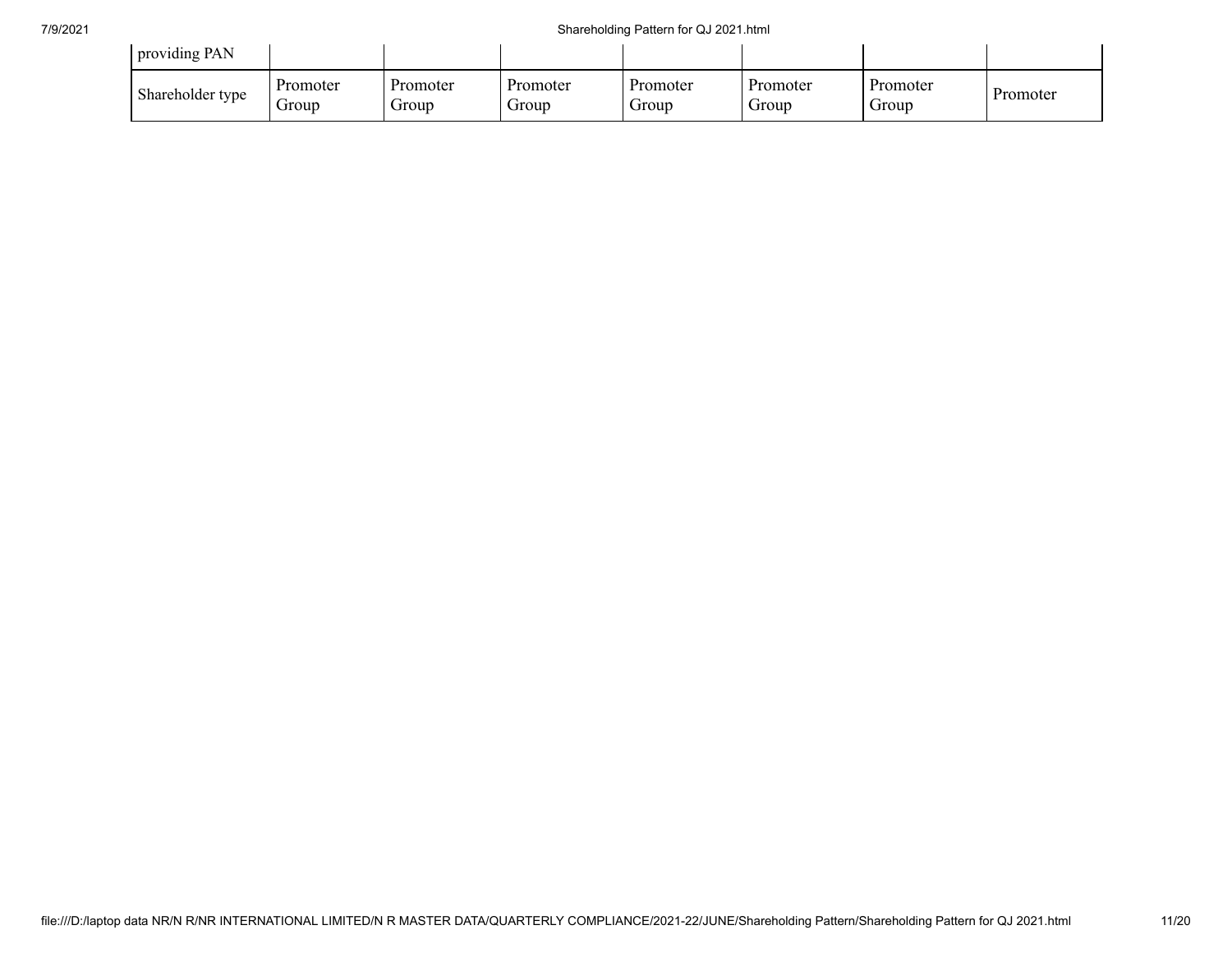| <b>Individuals/Hindu undivided Family</b>                                                                            |                                                               |                       |  |  |  |  |  |
|----------------------------------------------------------------------------------------------------------------------|---------------------------------------------------------------|-----------------------|--|--|--|--|--|
| Searial No.                                                                                                          | $\,8\,$                                                       |                       |  |  |  |  |  |
| Name of the<br>Shareholders (I)                                                                                      | SANGEETA NIRMAL MODI                                          | Click here to go back |  |  |  |  |  |
| PAN(II)                                                                                                              | ADNPM2410L                                                    | Total                 |  |  |  |  |  |
| No. of fully paid<br>up equity shares<br>$\text{held (IV)}$                                                          | 3283624                                                       | 6525912               |  |  |  |  |  |
| No. Of Partly paid-<br>up equity shares<br>held(V)                                                                   |                                                               |                       |  |  |  |  |  |
| No. Of shares<br>underlying<br>Depository<br>Receipts (VI)                                                           |                                                               |                       |  |  |  |  |  |
| Total nos. shares<br>held $(VII) = (IV) +$<br>$(V)$ + $(VI)$                                                         | 3283624                                                       | 6525912               |  |  |  |  |  |
| Shareholding as a<br>% of total no. of<br>shares (calculated<br>as per SCRR,<br>1957) (VIII) As a<br>% of $(A+B+C2)$ | 30.76                                                         | 61.14                 |  |  |  |  |  |
|                                                                                                                      | Number of Voting Rights held in each class of securities (IX) |                       |  |  |  |  |  |
| Class eg: $X$                                                                                                        | 3283624                                                       | 6525912               |  |  |  |  |  |
| Class eg:y                                                                                                           |                                                               |                       |  |  |  |  |  |
| Total                                                                                                                | 3283624                                                       | 6525912               |  |  |  |  |  |
| Total as a % of<br>Total Voting rights                                                                               | 30.76                                                         | 61.14                 |  |  |  |  |  |
| No. Of Shares<br>Underlying<br>Outstanding                                                                           |                                                               |                       |  |  |  |  |  |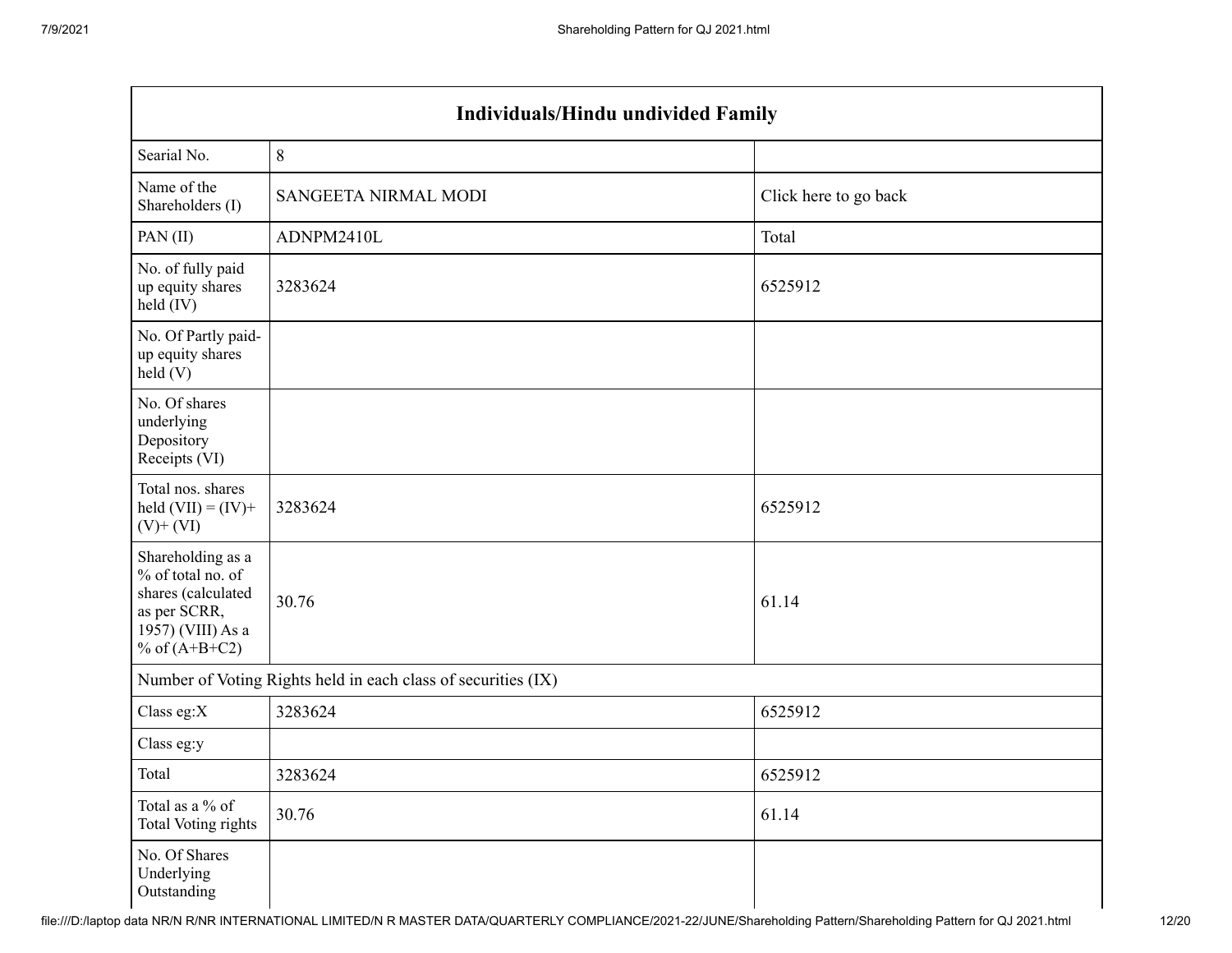| convertible<br>securities $(X)$                                                                                                                                                          |                                                         |         |  |
|------------------------------------------------------------------------------------------------------------------------------------------------------------------------------------------|---------------------------------------------------------|---------|--|
| No. of Shares<br>Underlying<br>Outstanding<br>Warrants (Xi)                                                                                                                              |                                                         |         |  |
| No. Of Shares<br>Underlying<br>Outstanding<br>convertible<br>securities and No.<br>Of Warrants (Xi)<br>(a)                                                                               |                                                         |         |  |
| Shareholding, as a<br>% assuming full<br>conversion of<br>convertible<br>securities (as a<br>percentage of<br>diluted share<br>capital) (XI)=<br>$(VII)+(Xi)(a)$ As a<br>% of $(A+B+C2)$ | 30.76                                                   | 61.14   |  |
| Number of Locked in shares (XII)                                                                                                                                                         |                                                         |         |  |
| No. $(a)$                                                                                                                                                                                |                                                         |         |  |
| As a % of total<br>Shares held (b)                                                                                                                                                       |                                                         |         |  |
|                                                                                                                                                                                          | Number of Shares pledged or otherwise encumbered (XIII) |         |  |
| No. $(a)$                                                                                                                                                                                |                                                         |         |  |
| As a % of total<br>Shares held (b)                                                                                                                                                       |                                                         |         |  |
| Number of equity<br>shares held in<br>dematerialized<br>form (XIV)                                                                                                                       | 3283624                                                 | 6525912 |  |
| Reason for not providing PAN                                                                                                                                                             |                                                         |         |  |
| Reason for not<br>providing PAN                                                                                                                                                          |                                                         |         |  |
|                                                                                                                                                                                          |                                                         |         |  |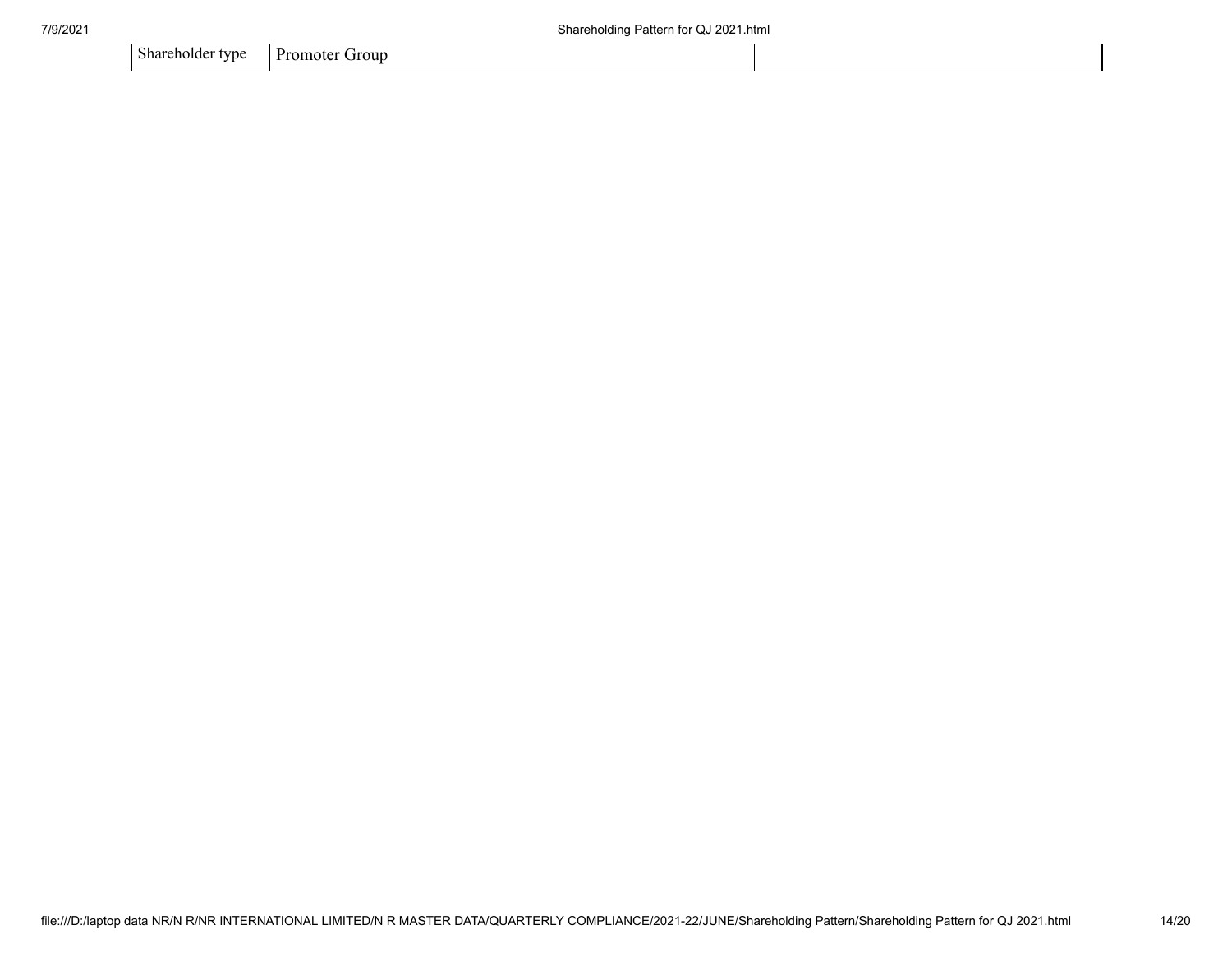| Individuals - ii. Individual shareholders holding nominal share capital in excess of Rs. 2 lakhs.                    |              |                       |  |  |
|----------------------------------------------------------------------------------------------------------------------|--------------|-----------------------|--|--|
| Searial No.                                                                                                          | $\mathbf{1}$ |                       |  |  |
| Name of the<br>Shareholders (I)                                                                                      | NEETU MODI   | Click here to go back |  |  |
| PAN $(II)$                                                                                                           | APZPM8380F   | Total                 |  |  |
| No. of fully paid<br>up equity shares<br>held (IV)                                                                   | 258497       | 258497                |  |  |
| No. Of Partly paid-<br>up equity shares<br>held(V)                                                                   |              |                       |  |  |
| No. Of shares<br>underlying<br>Depository<br>Receipts (VI)                                                           |              |                       |  |  |
| Total nos. shares<br>held $(VII) = (IV) +$<br>$(V)$ + $(VI)$                                                         | 258497       | 258497                |  |  |
| Shareholding as a<br>% of total no. of<br>shares (calculated<br>as per SCRR,<br>1957) (VIII) As a<br>% of $(A+B+C2)$ | 2.42         | 2.42                  |  |  |
| Number of Voting Rights held in each class of securities (IX)                                                        |              |                       |  |  |
| Class eg: X                                                                                                          | 258497       | 258497                |  |  |
| Class eg:y                                                                                                           |              |                       |  |  |
| Total                                                                                                                | 258497       | 258497                |  |  |
| Total as a % of<br><b>Total Voting rights</b>                                                                        | 2.42         | 2.42                  |  |  |
| No. Of Shares<br>Underlying<br>Outstanding                                                                           |              |                       |  |  |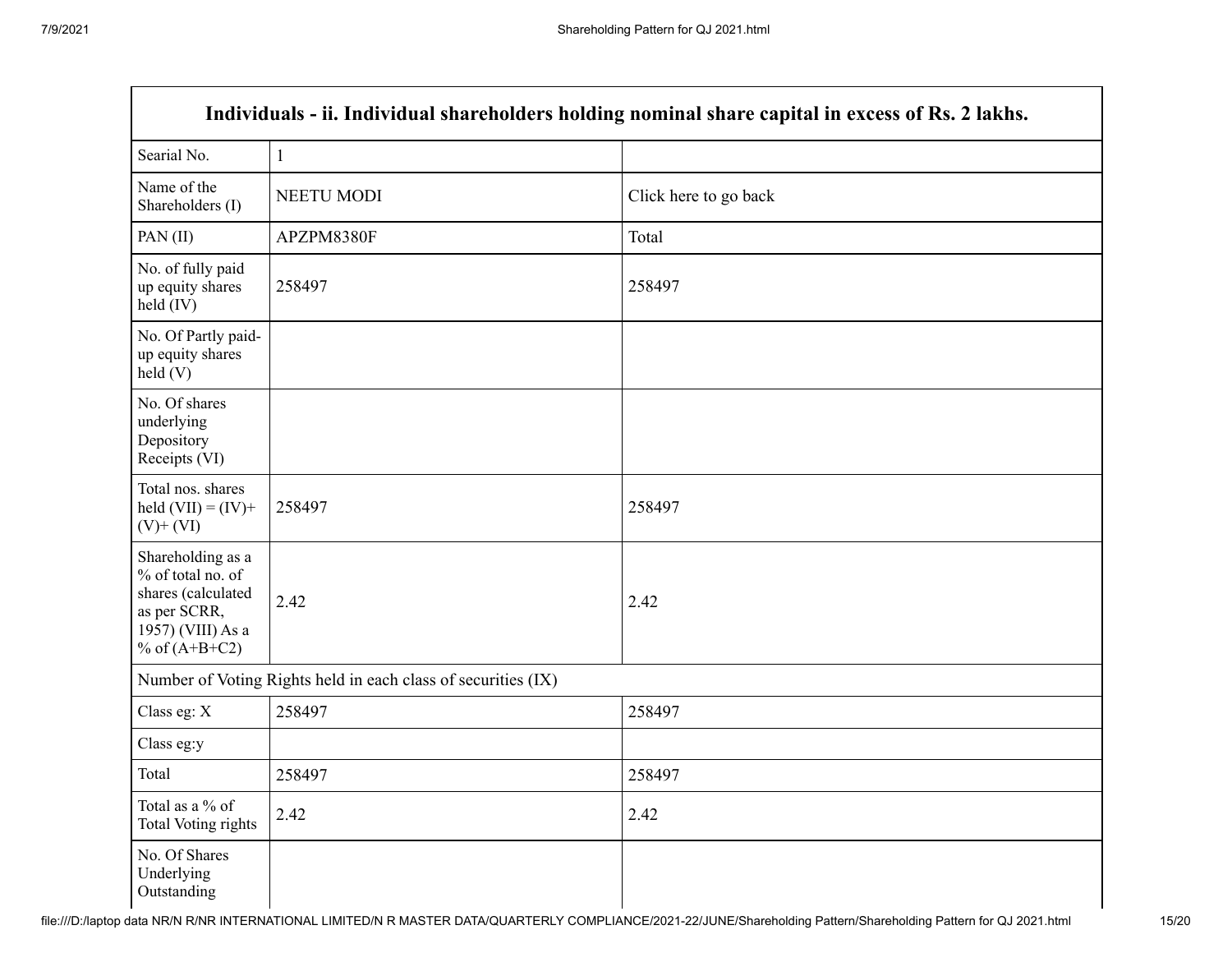| convertible<br>securities $(X)$                                                                                                                                                      |        |        |  |
|--------------------------------------------------------------------------------------------------------------------------------------------------------------------------------------|--------|--------|--|
| No. of Shares<br>Underlying<br>Outstanding<br>Warrants (Xi)                                                                                                                          |        |        |  |
| No. Of Shares<br>Underlying<br>Outstanding<br>convertible<br>securities and No.<br>Of Warrants (Xi)<br>(a)                                                                           |        |        |  |
| Shareholding, as a<br>% assuming full<br>conversion of<br>convertible<br>securities (as a<br>percentage of<br>diluted share<br>capital) (XI)=<br>$(VII)+(X)$ As a %<br>of $(A+B+C2)$ | 2.42   | 2.42   |  |
| Number of Locked in shares (XII)                                                                                                                                                     |        |        |  |
| No. $(a)$                                                                                                                                                                            |        |        |  |
| As a % of total<br>Shares held (b)                                                                                                                                                   |        |        |  |
| Number of equity<br>shares held in<br>dematerialized<br>form $(XIV)$                                                                                                                 | 202247 | 202247 |  |
| Reason for not providing PAN                                                                                                                                                         |        |        |  |
| Reason for not<br>providing PAN                                                                                                                                                      |        |        |  |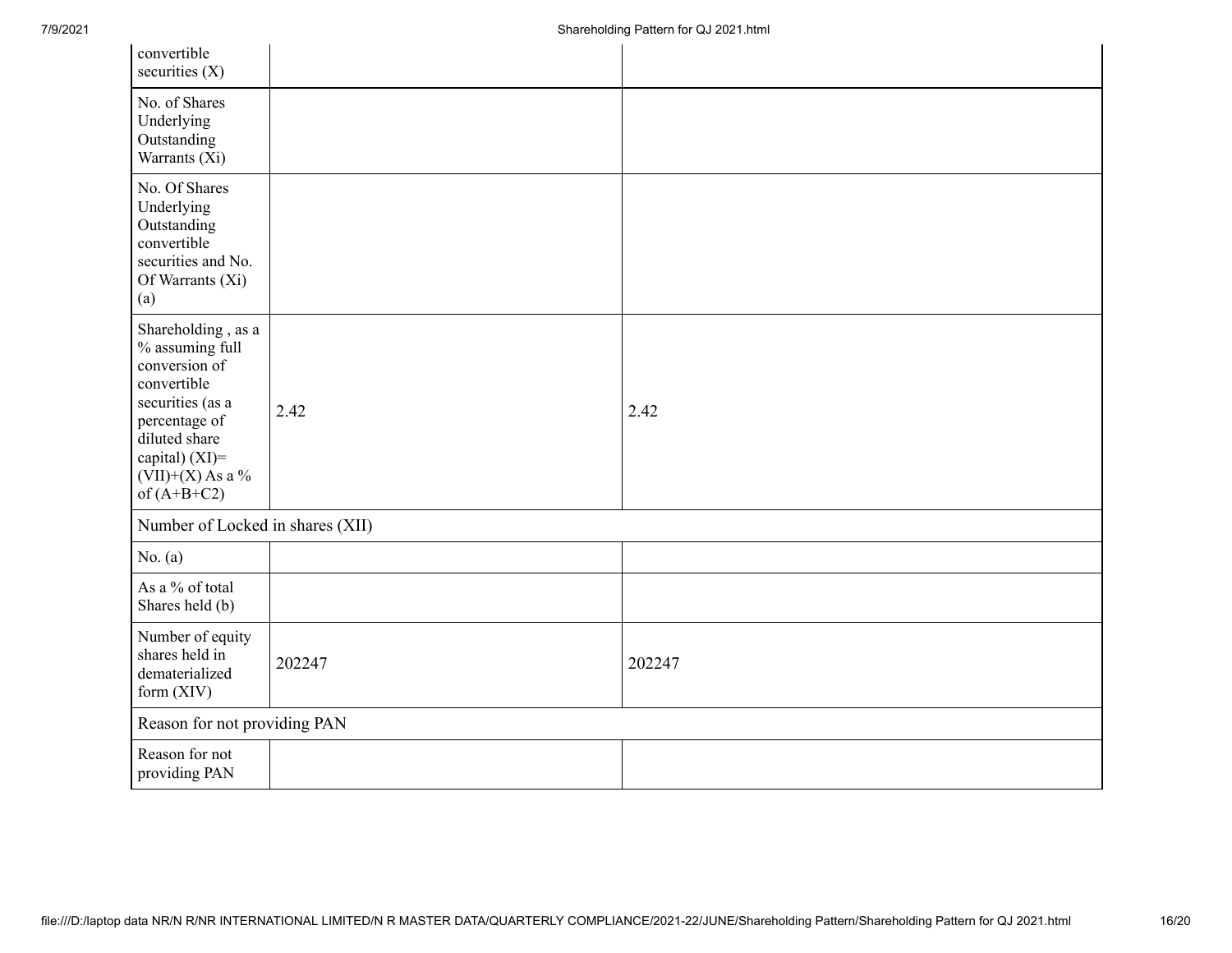| Any Other (specify)                                                                                                  |                                        |                                        |                       |  |
|----------------------------------------------------------------------------------------------------------------------|----------------------------------------|----------------------------------------|-----------------------|--|
| Searial No.                                                                                                          | 1                                      | $\overline{2}$                         |                       |  |
| Category                                                                                                             | <b>Bodies Corporate</b>                | <b>Bodies Corporate</b>                |                       |  |
| Category / More<br>than 1 percentage                                                                                 | More than 1 percentage of shareholding | More than 1 percentage of shareholding |                       |  |
| Name of the<br>Shareholders (I)                                                                                      | FLEXIR IMPEX PVT LTD                   | AIM CREDIT CAPITAL PVT LTD             | Click here to go back |  |
| PAN(II)                                                                                                              | AAACF3674J                             | AACCA2464R                             | Total                 |  |
| No. of the<br>Shareholders (I)                                                                                       |                                        | 1                                      | $\boldsymbol{0}$      |  |
| No. of fully paid<br>up equity shares<br>held (IV)                                                                   | 696167                                 | 974712                                 | $\boldsymbol{0}$      |  |
| No. Of Partly paid-<br>up equity shares<br>held(V)                                                                   |                                        |                                        |                       |  |
| No. Of shares<br>underlying<br>Depository<br>Receipts (VI)                                                           |                                        |                                        |                       |  |
| Total nos. shares<br>held $(VII) = (IV) +$<br>$(V)$ + $(VI)$                                                         | 696167                                 | 974712                                 | $\boldsymbol{0}$      |  |
| Shareholding as a<br>% of total no. of<br>shares (calculated<br>as per SCRR,<br>1957) (VIII) As a<br>% of $(A+B+C2)$ | 6.52                                   | 9.13                                   | $\boldsymbol{0}$      |  |
| Number of Voting Rights held in each class of securities (IX)                                                        |                                        |                                        |                       |  |
| Class eg: X                                                                                                          | 696167                                 | 974712                                 | $\boldsymbol{0}$      |  |
| Class eg:y                                                                                                           |                                        |                                        |                       |  |
|                                                                                                                      |                                        |                                        |                       |  |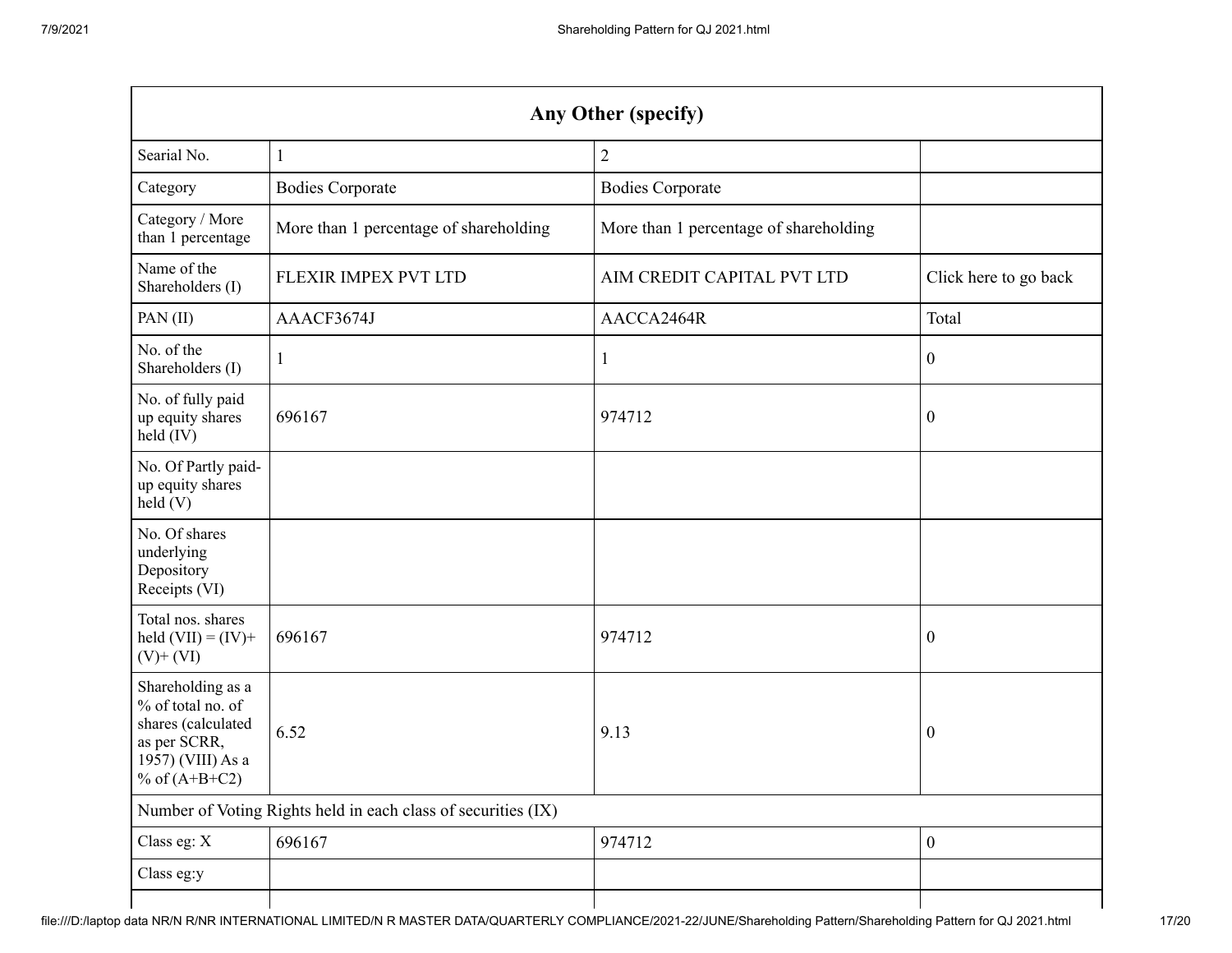7/9/2021 Shareholding Pattern for QJ 2021.html

| Total                                                                                                                                                                                | 696167 | 974712 | $\boldsymbol{0}$ |  |
|--------------------------------------------------------------------------------------------------------------------------------------------------------------------------------------|--------|--------|------------------|--|
| Total as a % of<br>Total Voting rights                                                                                                                                               | 6.52   | 9.13   | $\boldsymbol{0}$ |  |
| No. Of Shares<br>Underlying<br>Outstanding<br>convertible<br>securities $(X)$                                                                                                        |        |        |                  |  |
| No. of Shares<br>Underlying<br>Outstanding<br>Warrants (Xi)                                                                                                                          |        |        |                  |  |
| No. Of Shares<br>Underlying<br>Outstanding<br>convertible<br>securities and No.<br>Of Warrants (Xi)<br>(a)                                                                           |        |        |                  |  |
| Shareholding, as a<br>% assuming full<br>conversion of<br>convertible<br>securities (as a<br>percentage of<br>diluted share<br>capital) (XI)=<br>$(VII)+(X)$ As a %<br>of $(A+B+C2)$ | 6.52   | 9.13   | $\boldsymbol{0}$ |  |
| Number of Locked in shares (XII)                                                                                                                                                     |        |        |                  |  |
| No. $(a)$                                                                                                                                                                            |        |        |                  |  |
| As a % of total<br>Shares held (b)                                                                                                                                                   |        |        |                  |  |
| Number of equity<br>shares held in<br>dematerialized<br>form (XIV)                                                                                                                   | 696167 | 974712 | $\boldsymbol{0}$ |  |
| Reason for not providing PAN                                                                                                                                                         |        |        |                  |  |
| Reason for not                                                                                                                                                                       |        |        |                  |  |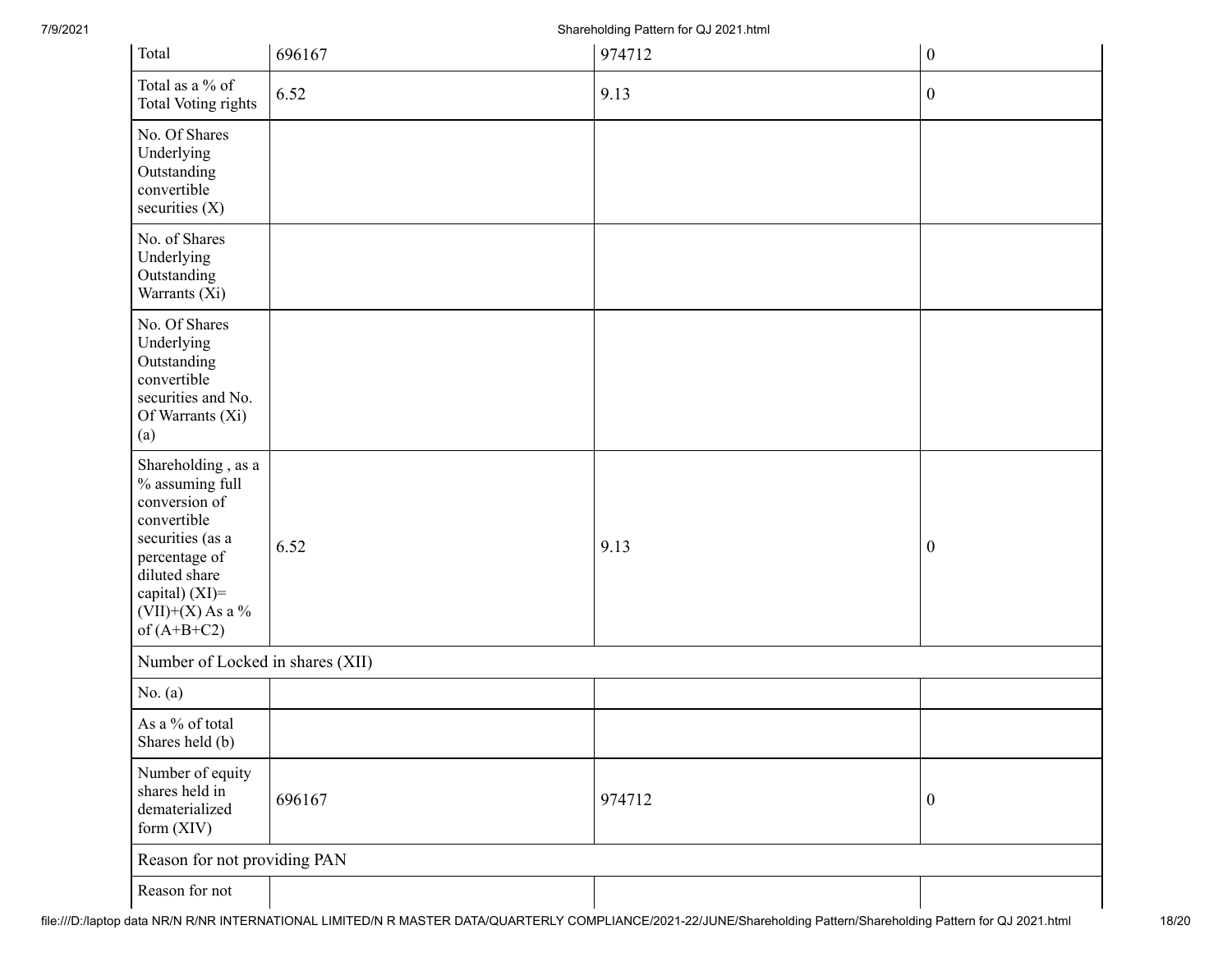providing PAN